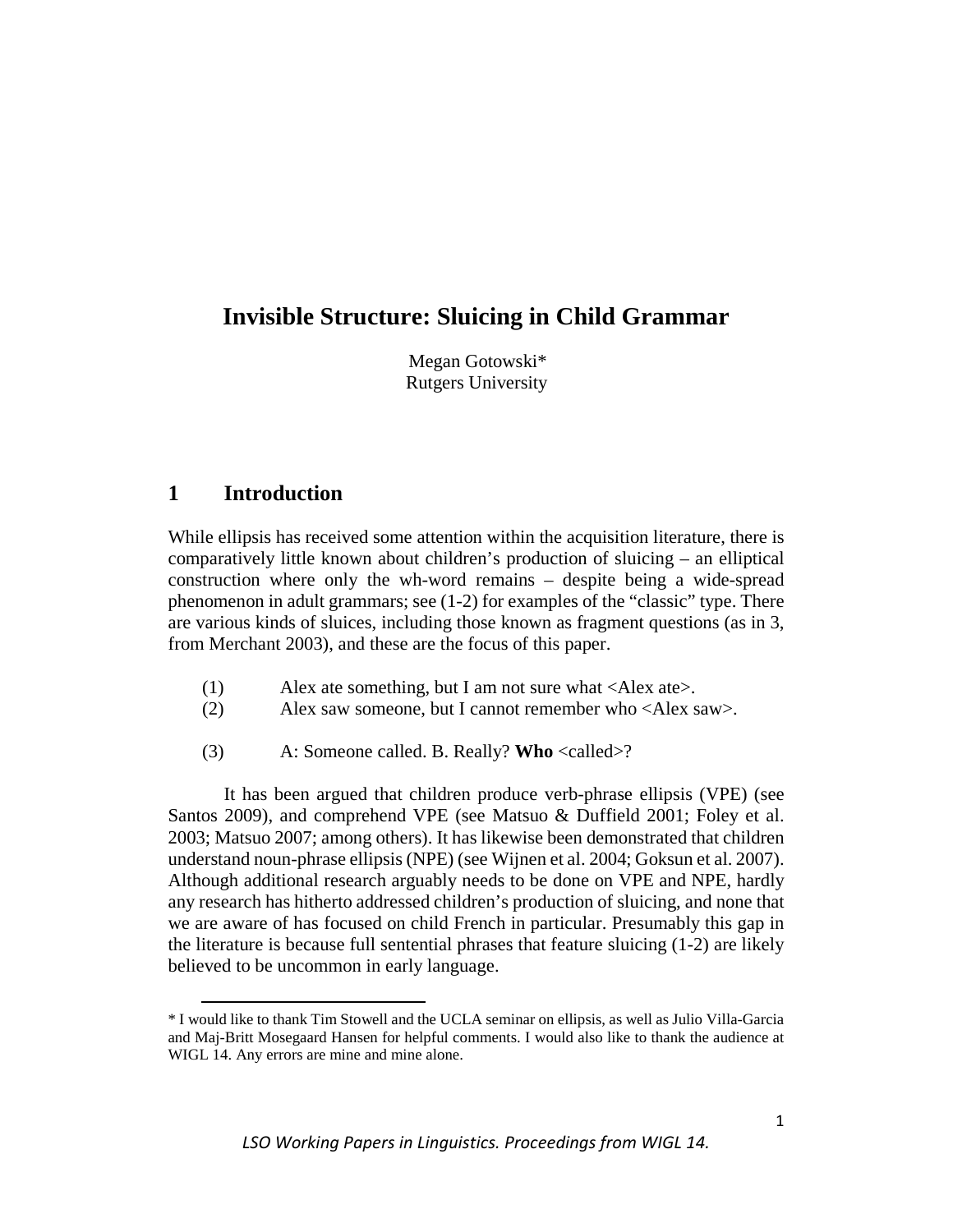Nevertheless, here we will argue that French children produce sluices as fragment questions, in naturalistic discourse, from as young as age 2;06 (see 4) on CHILDES (FAT= father, CHI= target child). The example comes from the Leveillé corpus (Suppes et al. 1973; MacWhinney 2000).

- (4) FAT: Je vais travailler. I go.1SG work.INF 'I am going to work.'
	- CHI: Où <tu vas travailler>? where <you go.2SG work.INF> 'Where (are you going to work)?'

The purpose of the current study is to (i) provide novel data about children's spontaneous production of sluicing in French, (ii) contribute to the sparse crosslinguistic literature on children's production of sluicing and, from a theoretical point of view, (iii) provide an analysis of the data in terms of theories of sluicing in the adult grammar.

## **2 Sluicing in the Adult Grammar**

There are multiple approaches to sluicing within generative syntax, based on what is believed to be (or to not be) at the site of the ellipsis. For example, it has been suggested that sluicing does not involve any underlying structure, see Culicover & Jackendoff (2005); this approach has been referred to as 'What You See Is What You Get'. Within this approach, as the name suggests, there is nothing after the whword; there is no movement or silent structure after the sluice (5). This approach avoids additional structure, but does not explain interpretability constraints. That is, there are restrictions on what the wh-word may refer to; the elided phrase has to be recoverable (Merchant 2001 et seq.). In (5), it is understood that the wh-word 'what' corresponds to e.g. the book that Alex read (and not some other action/object unrelated to reading). The interpretation relies heavily on the antecedent.

(5) Alex read something, but I do not know what.

Other analyses are structural approaches, and these all claim that there is *something* at the ellipsis site, but what that is differs depending on the analysis. In particular, the size of the ellipsis site remains controversial. For example, in the "null pronoun approach" (cf. Chung et al. 1995, among others), *pro* follows the whword (6). An approach that posits more structure at the ellipsis site is the cleftanalysis of sluicing (see van Craenenbroeck 2010), as in (7).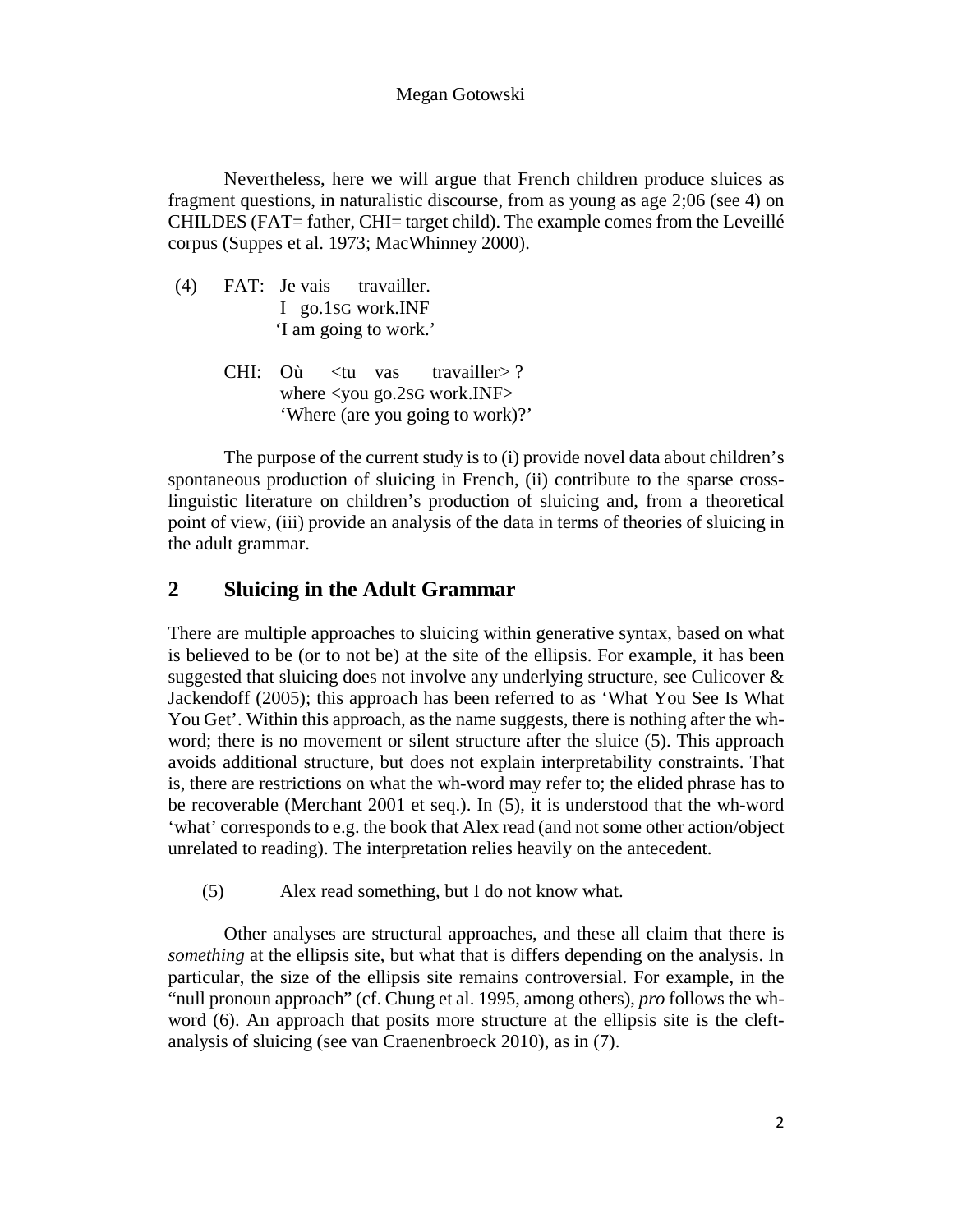- (6) Alex read something, but I do not know what *pro*.
- (7) Alex read something, but I do not know what  $\langle$ it is $\rangle$ .

In (7), the structure (that is, the cleft) is intended to provide some kind of (recoverable) relationship to the antecedent and what is elided. Lastly, there is the Move-and-Delete analysis, argued for by Merchant (2001). Merchant claims that there is an embedded wh-question, and that the wh-word must move from its base position within the ellipsis site to its (overt) position, as in (8). After wh-movement, the material located in TP that follows the moved wh-word is deleted.<sup>[1](#page-2-0)</sup>

(8) Alex read something, but I do not know what  $\langle$ Alex read what  $\rangle$ .

It should be noted that French is (potentially) problematic in that it allows for both fronted and wh-in situ wh-questions, and sluicing in wh-in situ languages has long been a puzzle (see Merchant 2003). What is particularly striking about standard French is that the form of the elliptical (sluiced) and non-elliptical phrase is not always equivalent (namely the part in bold).<sup>2</sup>

- (9) a. Jean écrit quelque chose, mais je ne sais pas **quoi**. Jean write.3SG something but I NEG know not what 'John writes something, but I do not know what.'
	- b. Jean écrit quelque chose, mais je ne sais pas Jean write.3SG something but I NEG know not  **ce qu'** ilécrit. that what he write.3SG 'John writes something, but I do not know what he writes.'
	- c. \*Jean écrit quelque chose, mais je ne sais pas Jean write.3SG something but I NEG know not ce que. that what 'John writes something but I don't know what.'

 $\overline{a}$ 

<span id="page-2-1"></span><span id="page-2-0"></span><sup>&</sup>lt;sup>1</sup> There are various reasons related to e.g. case, preposition-stranding, island repair, etc. for a movement-based analysis of ellipsis (see Merchant 2003; Saab 2010; and others for discussion). <sup>2</sup> It seems to be possible to use 'quoi' in place of 'ce que' in some dialects of colloquial French (at least according to my L1 consultants).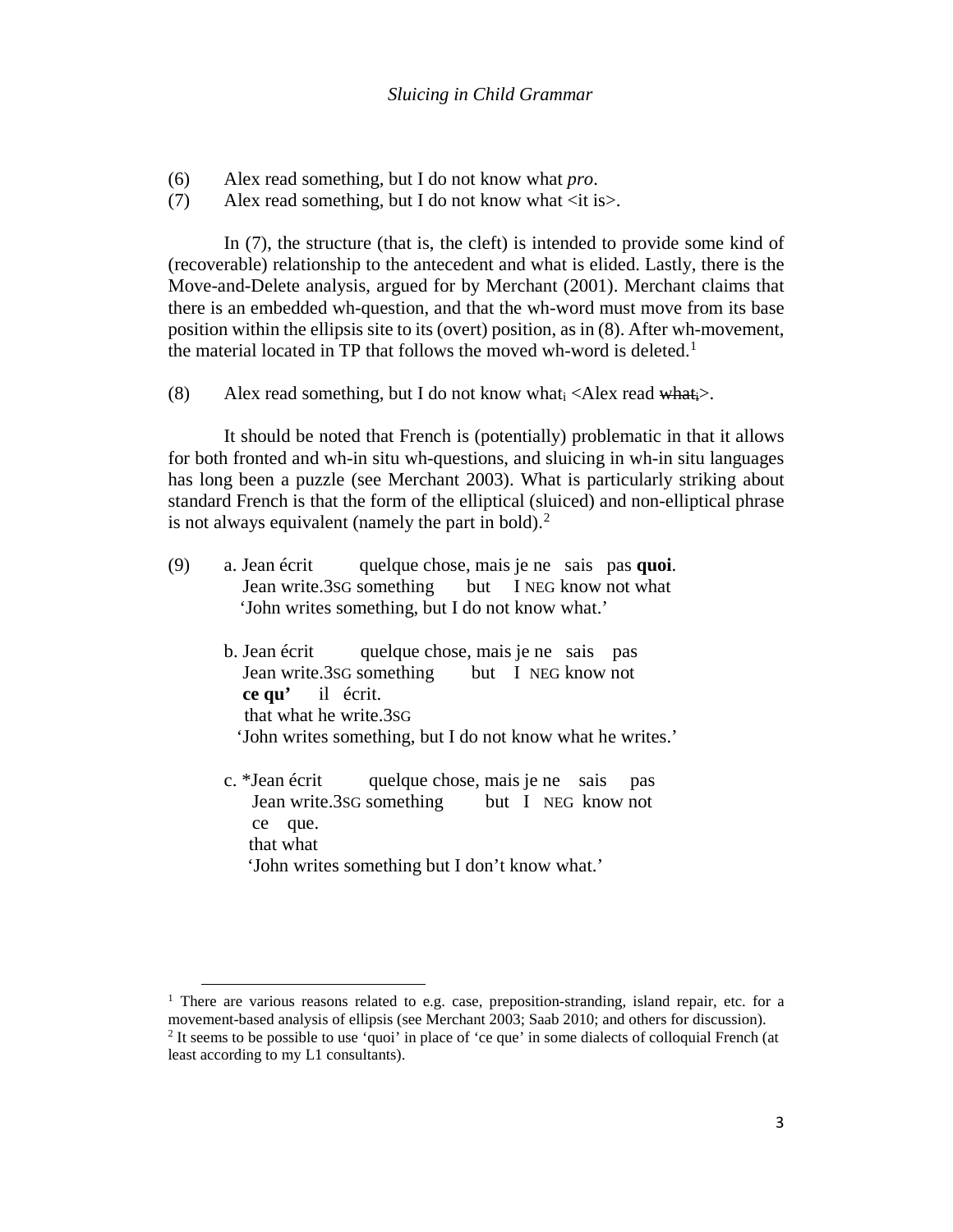It is not possible to use 'quoi' (what) in the non-elided counterpart in standard French, and it is certainly never possible to use 'ce que' (what) in elided counterparts. This is one of the only wh-words that behaves this way. For example, in (10) the same form is found in both versions.

- (10) a. Jean court quelque part, mais je ne sais pas où. Jean run.3SG somewhere but I NEG know not where 'John runs somewhere, but I do not know where <he runs>.'
	- b. Jean court quelque part, mais je ne sais pas où il court. Jean run.3SG somewhere but I NEG know not where he run.3SG

This is admittedly a non-trivial "quirk" of French. It could be that there are two forms, conditioned by the position in the clause — just as there are two forms of 'what' for full wh-questions (as in 11a-b below)[.3](#page-3-0)

(11) a. **Qu'est-ce qu**'il mange ? KESK he eat.3SG 'What does he eat?'

> b. Il mange **quoi?** He eat.3SG what 'What does he eat? (Lit. He eats what?)'

Another possibility, somewhat in line with Merchant (2003), would be to have TP-deletion first, which would result in  $(9c)$ , an illicit construction.<sup>[4](#page-3-1)</sup> If 'ce que' is the remnant that remains in CP, this might result in some kind of a "crash" that is to be avoided. This could in theory trigger deletion of this element, but there would still presumably be a [+WH] feature (viz. Merchant 2003) as a wh-remnant is required. In order to fill this [+WH] feature requirement, we may have insertion of forms such as 'quoi' (as in 9a above). However, this would imply that this strong feature does not allow sluicing by feature movement alone, but that a strong feature somehow prompts the insertion of a wh-word. It is possible that 'ce que' is unable to eliminate/check the aforementioned feature.

 $\overline{a}$ 

<span id="page-3-0"></span><sup>&</sup>lt;sup>3</sup> Here I am postulating a possible structural constraint, not a phonological one.

<span id="page-3-1"></span><sup>4</sup> Merchant (2003) has suggested alternative ordering specifically for sluicing COMP-generalization puzzles.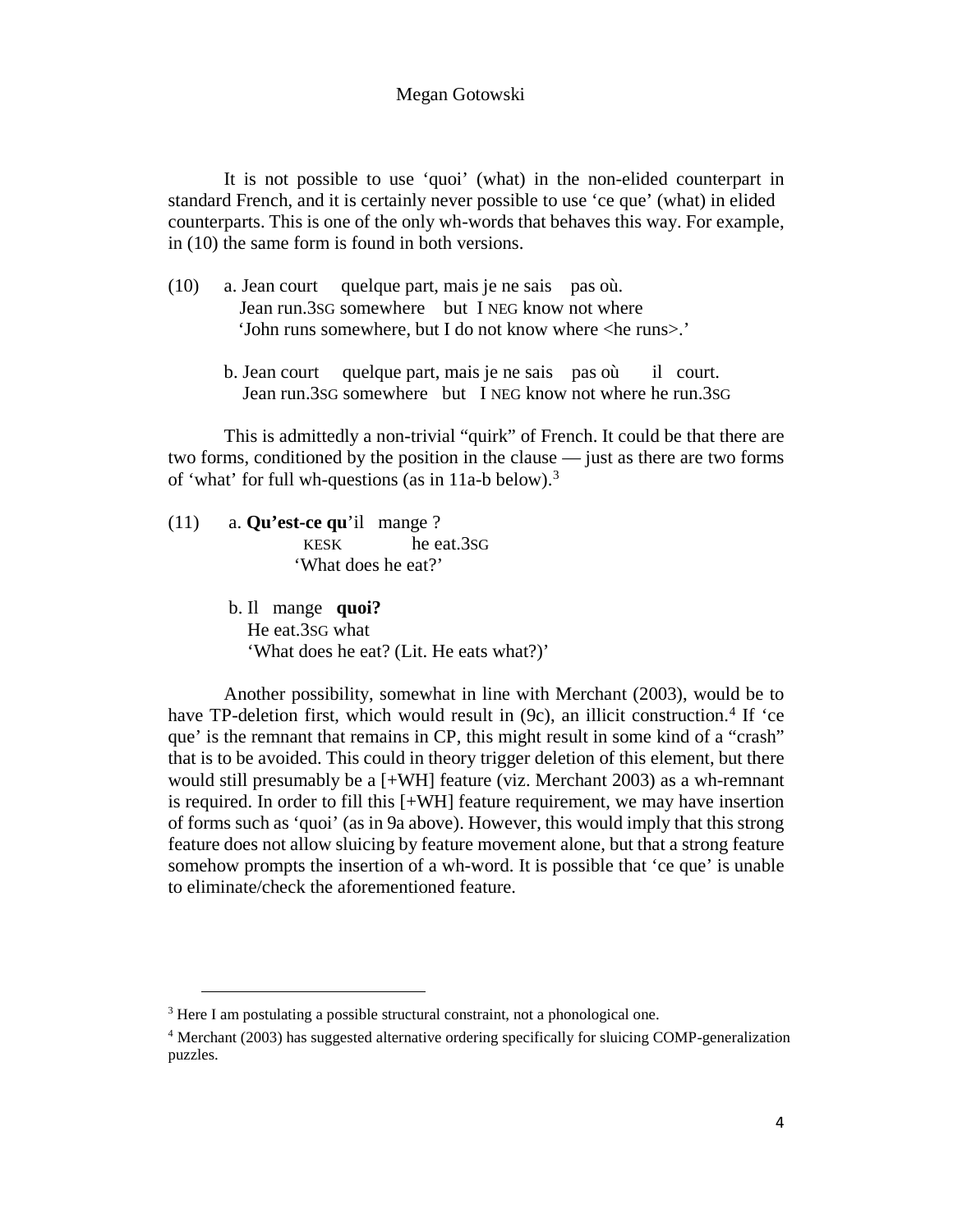Alternatively, the non-elliptical form could simply be derived via a different mechanism, and sluicing in French involves an embedded in situ question alone.

(12) a. Jean voit quelqu'un, mais je ne sais pas qui Jean see.3SG someone but I NEG know not who  $\le$ Jean voit  $\qquad \overrightarrow{q}$ ui $\ge$ . Jean see.3SG 'John sees someone, but I don't know who $\epsilon$  <John sees whoi>.'

Recall that although the non-elliptical version in English (see the translation in 12) looks like the sluiced form on the surface, a movement-analysis would claim that the ellipsis site contains an embedded question with the wh-word in its base (in situ) position.

## **3 Previous Research on Sluicing in Child Language**

Most acquisition studies on sluicing have been on comprehension. I will briefly overview these studies and their findings, before discussing what is known about children's production. Wood (2009) conducted a study with English-speaking children ages 4;05-7;08 on their knowledge of sluicing. He found that while the children older than 6;08 accepted the sluices (and non-elided controls), the younger children (ages 4;05-5;05) not only rejected the sluices, but the control items as well. This makes interpreting the results slightly difficult, as the non-elided constructions were not intended to pose a problem for the children. Another study that addresses sluicing is Sugisaki (2016), with Japanese-speaking children (ages 4;07-6;06). This study examined children's knowledge regarding the ban on voice mismatches. Sluices do not allow for voice mismatches (see 13, from Sugisaki). This contrasts with examples of VPE, where mismatches are grammatical (cf. Kehler 2000; Merchant  $2013$  and references within).<sup>[5](#page-4-0)</sup> These children indicated that they were aware of this ban and performed well.

(13) \*Someone hired Joe, but we do not know by whom <Joe was hired>.

Lindenbergh et al. (2015) conducted a comprehension and elicitation study on Dutch children's (4;09-6;01) knowledge of sluicing in different conditions (e.g. with and without negation). Children provided the target response more often than

 $\overline{a}$ 

<span id="page-4-0"></span><sup>5</sup> Mismatches with sluices are not allowed because sluicing involves TP-ellipsis, and the assumption is that there is no way to achieve identity without a VoiceP (Stowell, personal communication.; Merchant 2013).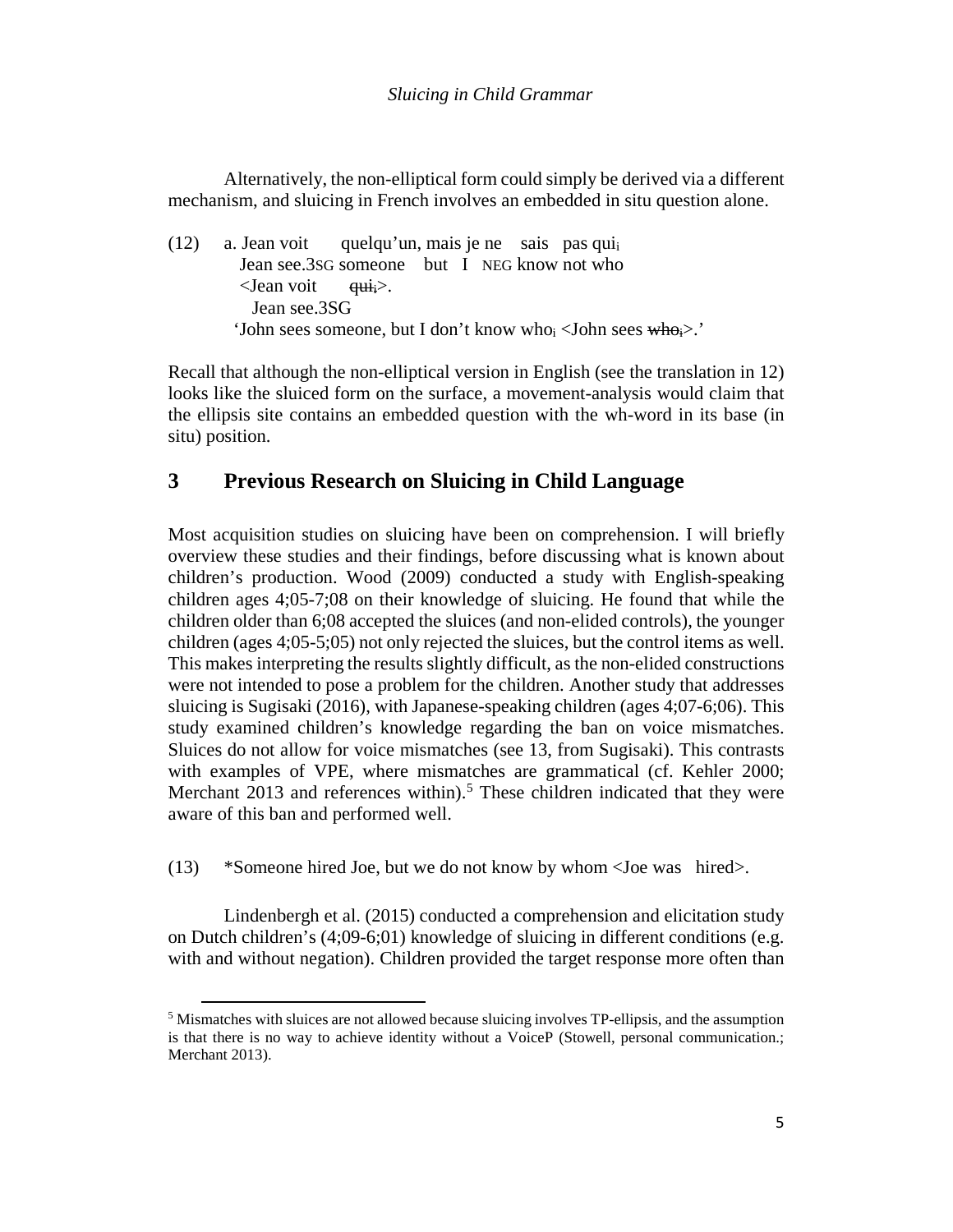not (average 90% for all conditions) in the comprehension task and, surprisingly, Lindenbergh et al. (2015) also elicited sluices from the children 63% of the time.

The previous studies, therefore, provide a mixed picture. The children in Sugisaki (2016) and Lindenbergh et al. (2015) indicate that children understand sluicing (or at least certain restrictions on sluicing) from as young as 4 years. Wood (2009), however, finds only children around 6 years-old are able to comprehend sluicing (which would imply that sluicing is acquired rather late in development).

Lindenbergh et al. (2015) looked at elicited production alone (presumably because sluicing is not expected to be common in spontaneous speech), but Ginzburg & Kolliakou (2009) conducted a corpus-based approach on sluices and non-sentential utterances.<sup>[6](#page-5-0)</sup> They report that about 33% of wh-questions (produced by adults) in the British National Corpus (BNC) were sluices, of the form in (14, from  $(4b)$  in  $G\&K$ ).

(14) Caroline: I'm leaving this school. Lyne: When?

Ginzburg & Kolliakou then compared child-directed speech (CDS) to children's production of such sluices, relying on the Manchester corpus from CHILDES (Theakston et al. 2001; MacWhinney 2000). Ginzburg & Kolliakou (2009) report low numbers of non-sentential questions, or sluices, for parents in this corpus, but fewer sluices ( $n = 19$  for children, ages 2;03-2;10). An overall number of sluices is not provided for adults (only averages for two conversations), however the number of sluices per parent ranges from 4 to 25. They also report that children produce more sentential questions than sluices. G&K interpret this as sluicing being acquired late( $r$ ) and, that non-sentential queries such as sluices are delayed. However, given the low numbers of sluices in adult discourse, it is unclear (i) if this is a fair comparison and (ii) if there really is a delay or if sluices are simply not well attested/represented in corpora (and rarity in production of course does not necessarily equate to lack of knowledge).

## **4 Corpus Study**

 $\overline{a}$ 

For this study, we conducted a corpus-based analysis with the Leveillé corpus (Suppes et al. 1973), which contains longitudinal data from one French-speaking child, Philippe (2;01-3;03). For the purpose of this research, we loosely followed criteria found in Ginzburg & Kolliakou (G&K) (2009). We searched for wh-phrases (*quoi/what, qui/who, comment/how, où/where, quand/when*), and categorized each

<span id="page-5-0"></span> $6$  N.B. Ginzburg & Kolliakou (2009) adopt a dialogue-oriented constructionism, while I assume a generative approach.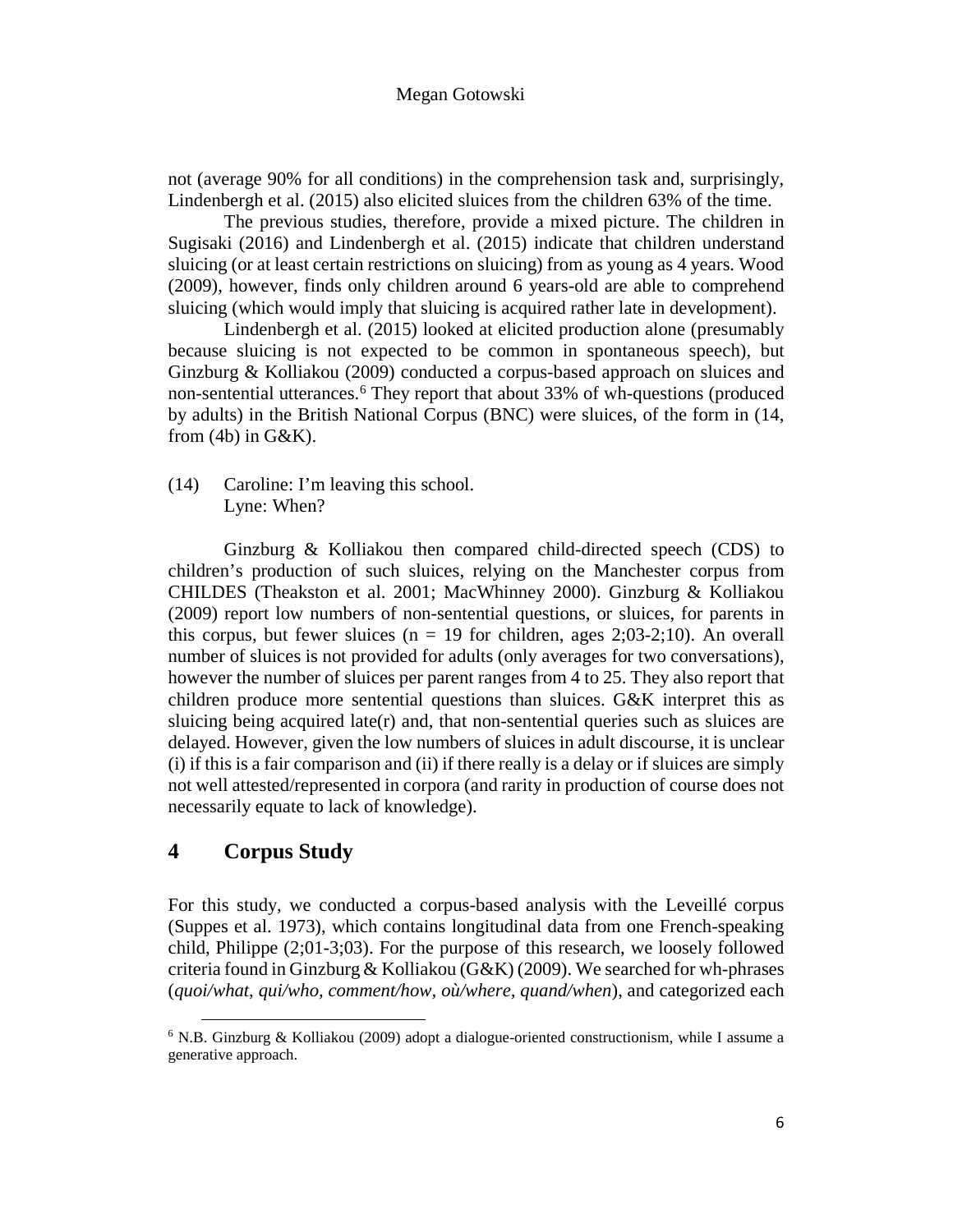fragment question. We searched for wh-phrases in context; we included the tier above and below the wh-interrogative in question (with more tiers if there were ambiguity). This is important not only in categorizing the "type" of sluice, but also in establishing that children produce sluices whose meaning is recoverable (as recoverability is a necessary component of sluicing, see Section 2).

The first category is what they refer to as a "direct" sluice; in this case, the one producing the sluice understands the antecedent of the sluice, but is asking for more information (G&K: 646). The following example (15) comes from Philippe (file 13).

- (15) MOT: Tu joues. you.2SG play.2SG 'You're playing?'
	- CHI: Avec quoi? with what 'With what?'

In example (15), Phillippe is presumably asking about the (unspoken) direct object, i.e. the object he is playing with; his response is, thus, seemingly felicitous within the discourse. The response with the elided material would resemble either (16a) or (16b), as both fronted and wh-in situ questions are possible in French.

- (16) a. <Je joue> avec quoi ? I play.1SG with what 'I am playing with what?'
	- b. Avec quoi  $\leq$ je joue $\geq$  ? with what I play.1SG 'With what am I playing?'

The second category is a "reprise" sluice, where the person producing the fragment question is unable to comprehend a part of the antecedent, which had been presupposed (G&K: 647). An example from Philippe is found in (17) from file 26.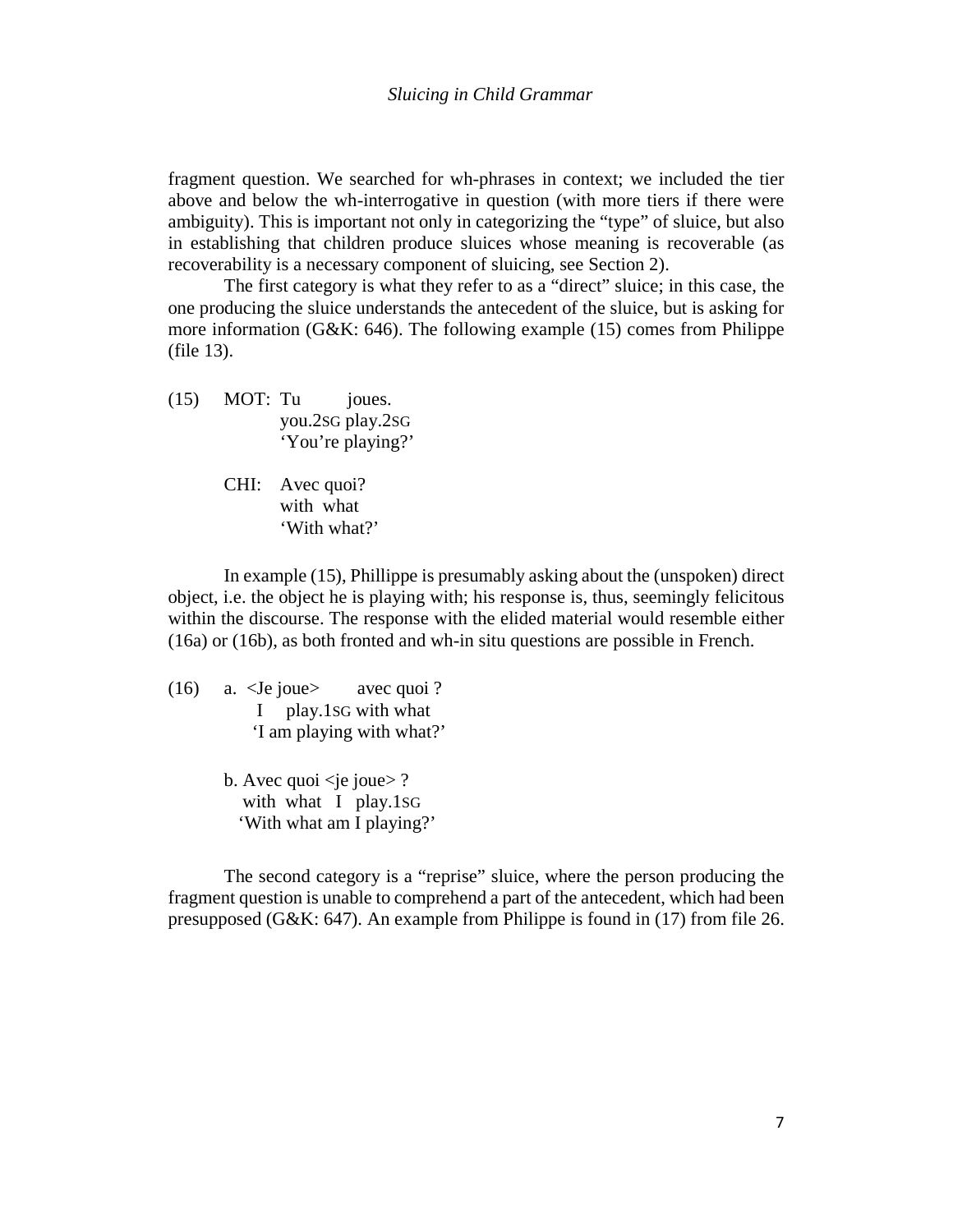(17) MAD: Mais (il)  $y \cdot a$  pas de neige ici. but (it) there have.3SG not of snow here 'But there is not snow here.'

> CHI : Où? 'Where?'

Here Philippe is arguably unsure of part of the antecedent, in that he does not know the location of the snow (or the lack thereof). The sluice is, again, recoverable given discourse context. Philippe is asking about the snow mentioned in the preceding line by another child. The non-elided counterpart would be (18). The difference between these two types is subtle, and the categories will eventually be collapsed.

- (18) a. <La neige est> où ? the snow be.3SG where 'The snow is where?'
	- b. Où <est la neige>? where be.3SG the snow 'Where is the snow?'

Another category Ginzburg & Kolliakou (2009) rely on is referred to as "repetition". As the name suggests, this kind of sluice serves to ask for a repetition of the previous phrase. G&K (2009) collapsed the types of sluicing in the data reported (at least for some of the children), so it is difficult to determine how many of their sluices belong to each category. Nevertheless, we argue that this category is difficult to reliably define with consistency, especially in child language. There are a few clear cut instances of what might count as a repetition (as in 19 below); the elided information, in this case, *could* presumably be something like (20).

- (19) MAD: Il avait un chapeau ? he have.IMP.3SG a hat 'He had a hat?'
	- CHI : Quoi ? 'What?'
	- MAD : Le chameau, il avait un chapeau ? the camel he have.IMP.3SG a hat 'The camel, he had a hat?'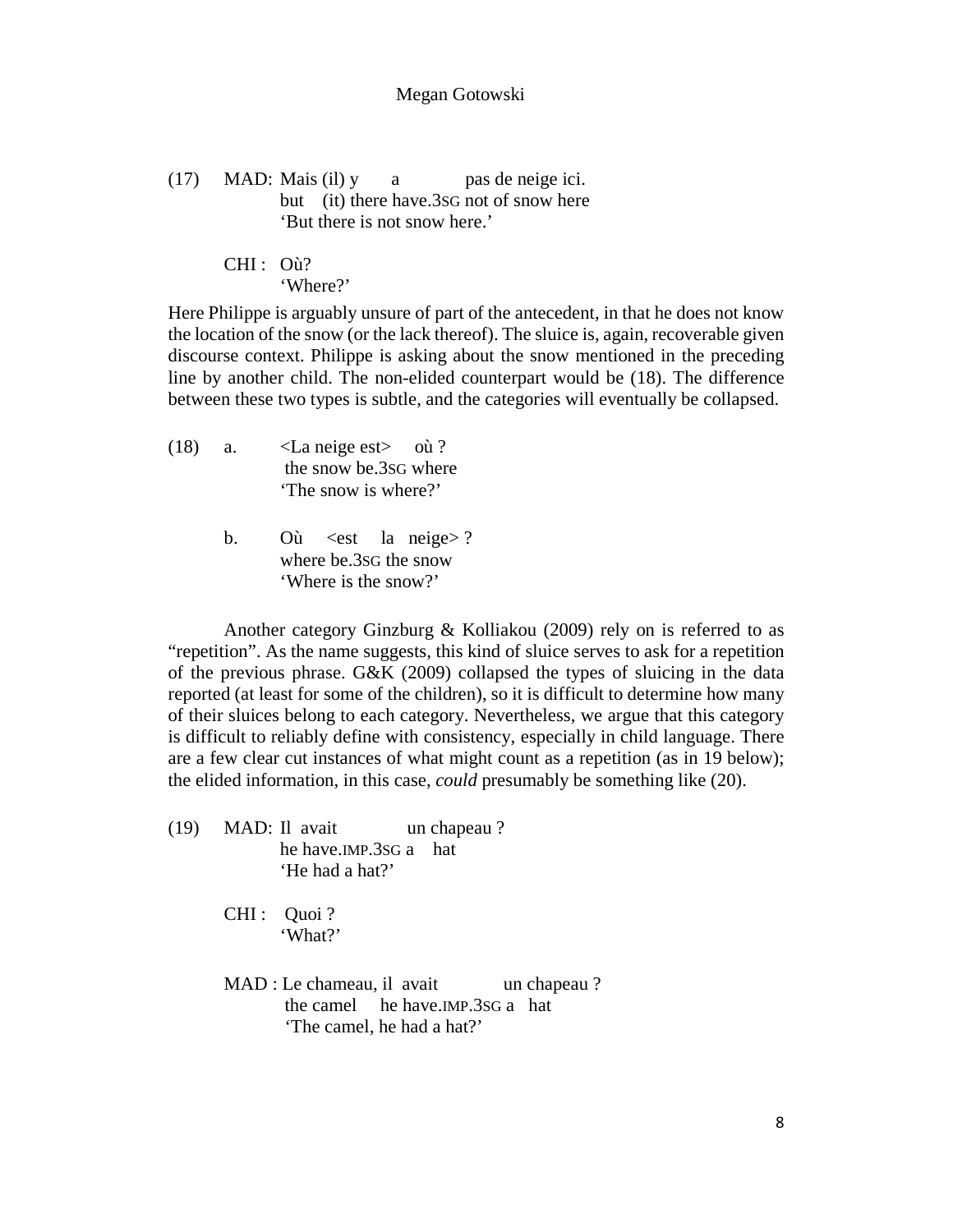$(20)$   $\langle$ Tu dis $\rangle$  quoi? you say.2SG what 'You said what?'

However, several examples from the corpus proved to be problematic, in that it was difficult to determine if the speaker was truly asking for a repetition, or if he or she did not understand what was said (or perhaps why it was said). In these particular cases, it was impossible to determine what exactly would be the elided constituent. For this reason, these repetition sluices were discarded from the analysis here. We also did not include fragment questions that were (seemingly) functioning to simply confirm/clarify a previous utterance, for much the same reason.

We categorized each of Philippe's fragment questions per wh-word, and the same procedure (described above) was followed for the MOT (mother) tiers, in order to compare the input that he receives to his output. For comparison, we also searched for full wh-questions produced by Philippe and his mother, to determine the proportion of sluices to full wh-questions.

Here an important note must be made. As mentioned, French allows for both fronted wh-questions and wh-in situ; this might initially seem that French could be problematic in determining if children's sluices actually involve movement and deletion, or if they actually support the non-structural approach (viz. Culicover & Jackendoff 2005). However, there is reason to believe that the sluices in this corpus may be generated by movement. First, while wh-in situ is an option, Crisma (1992) reports that Philippe produces only a single token of an in situ question between age 2;02 and 2;03 and even between 2;06 to 2;07, he produces wh-in situ less than half of the time. In either case, wh-in situ questions are argued to involve covert movement of the wh-operator (see Aoun et al. 1981, among others).

In order to determine if there is any kind of correlation between the age at which Philippe produces his first fragment questions and his first full wh-questions, we compared his production of both, per wh-word. The only theory discussed (see Section 2) that would predict a delay between full questions and sluices/fragment questions would be the Move-and-Delete analysis viz. Merchant (2001 et seq.). The hypothesis is if movement is pivotal in sluicing (and in acquiring sluicing) there should be a delay between full questions, which require movement – be it overt or covert in nature — and fragment questions.

### **4.1 Results**

The total number of "direct" sluices, per wh-word, along with the age at which the first token is produced by Philippe, is reported in Table 1 below. While sluices are uncommon, as might be expected, they are attested in this corpus. In an attempt to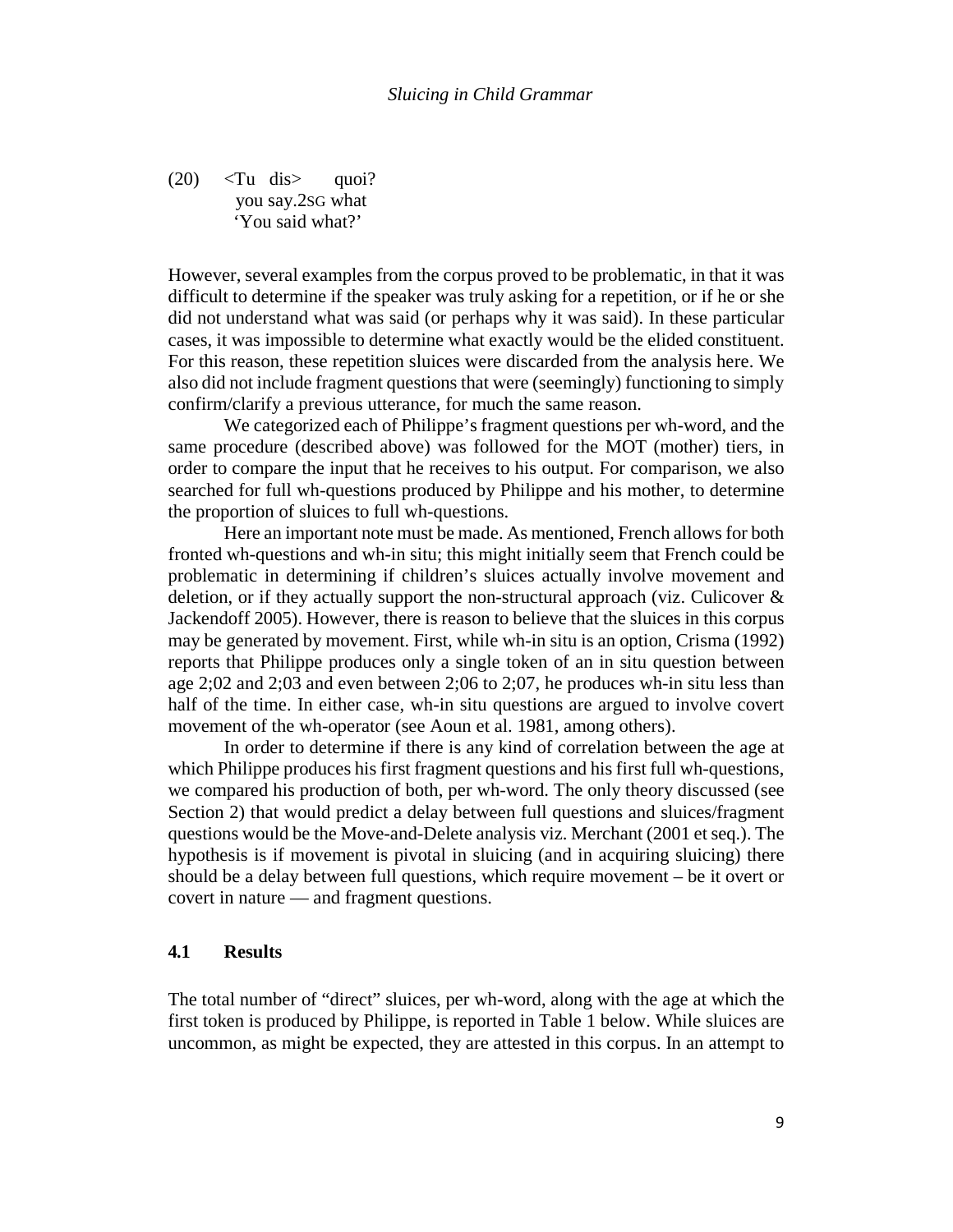be consistent, this table includes only sluices of the fragment question-type. That is, Philippe does produce some sluices that are sentential (more than fragments), as in  $(21)$  — but these are not in the table.

(21) Je sais pas où. I know.1SG not where 'I do not know where.'

<u>.</u>

| Wh-Word           | # Direct            | Age of          | # Reprise           | Age of          |
|-------------------|---------------------|-----------------|---------------------|-----------------|
|                   | <b>Sluices (DS)</b> | <b>First DS</b> | <b>Sluices (RS)</b> | <b>First RS</b> |
| Quoi <sup>7</sup> | 13                  | 2:06            |                     | 2;06            |
| Quand             |                     |                 |                     |                 |
| Où                |                     | 2:06            | 10                  | 2:11            |
| Comment           |                     | 3:00            |                     |                 |
| Qui               |                     |                 |                     |                 |
| <b>TOTAL</b>      | 20                  |                 | 20                  |                 |

### Table 1. Child Production by Sluice Type

Table 2 shows the comparison of sluices (of both types, collapsed) and full whquestions

| Wh-Word      | All<br><b>Sluices</b> | Age of<br><b>First Sluice</b> | Full<br>WH | <b>Age of First</b><br><b>Full WH</b> |
|--------------|-----------------------|-------------------------------|------------|---------------------------------------|
| Quoi         | 23                    | 2;06                          | 201        | 2;02                                  |
| Quand        |                       |                               | 9          | 2;08                                  |
| Où           | 15                    | 2:06                          | 212        | 2;01                                  |
| Comment      | 2                     | 3:00                          | 82         | 2;01                                  |
| Qui          |                       |                               | 45         | 2:02                                  |
| <b>Total</b> | 40(7%)                |                               | 549        |                                       |

Table 2. Sluicing vs. Full Wh-Questions (Child)

<span id="page-9-0"></span><sup>7</sup> This wh-word is the in-situ form. The fronted form - *qu'est-ce que/qui* 'what'- is not found in fragment questions. For this reason alone, we did not include these forms in the totals. However, Philippe does produce fronted questions with 'what' as young as 2;01 (again supporting the idea that Philippe has acquired movement at this point).

We did include forms like *avec quoi* ('with what') that have a preposition; these can be used in fragment questions.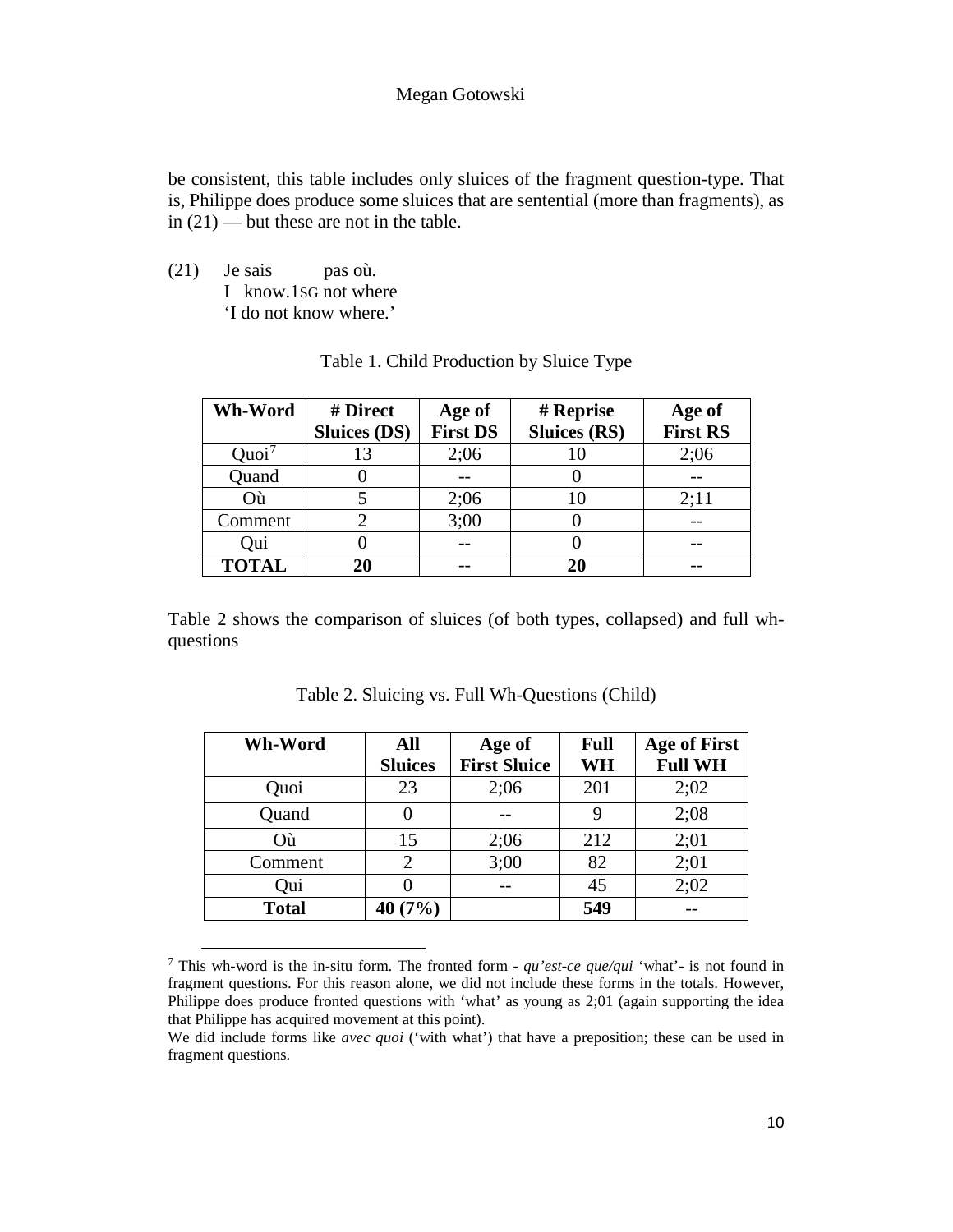As illustrated, Philippe produces full, sentential wh-questions before he produces any sluices. If his production of sluices is collapsed in with his full wh-questions, these sluices constitute 7% of his production of wh-questions. However, this small percentage does not indicate that Philippe has not yet acquired sluices (and of course rarity in production crucially does not indicate a lack of knowledge).

In fact, if we consider adult production in Table 3, we see that adults also produce very few fragment questions. The mother is producing a higher rate of sluices than Philippe, but this seems to be an artifact of the low number of all whquestions produced by her.

| Wh-Word      | # DS | # $RS$ | All            | All            |
|--------------|------|--------|----------------|----------------|
|              |      |        | <b>Sluices</b> | <b>Full WH</b> |
| Quoi         |      |        | 13             | 46             |
| Quand        |      |        |                |                |
| Où           | 11   |        | 22             | 127            |
| Comment      |      |        |                | 88             |
| Oui          |      |        |                | 69             |
| <b>TOTAL</b> | 22   | 28     | 50(13%)        | 336            |

Table 3. Adult Production

### **4.2 Discussion**

The research here highlights several points; first, these results indicate that French children are capable of producing sluices in the form of fragment questions from as young as  $2;06$ . Second, although Ginsburg & Kolliakou (2009) report that sluices are relatively absent from children's production, the research here (albeit from one child) suggests that (i) this might be slightly misleading if fragment questions (and not all types of queries) are compared to full wh-questions, and most importantly (ii) sluicing is rare in *both* child and adult grammar. Clearly, no one would claim that adults are incapable of producing sluices — fragment questions or otherwise — so it is important to point out that this phenomenon may simply be rare in spontaneous production. Third, there is a directionality in production, as is seen in Table 2. There is a delay (from 4 to 11 months, depending on the wh-word) between production of full wh-questions and fragment questions. This could suggest that children acquire movement before they are able to acquire sluicing. If movement of the wh-word is not required in sluicing viz. Merchant, this pattern is difficult to explain. In other words, the data here seems to at least support a theory in which movement is involved.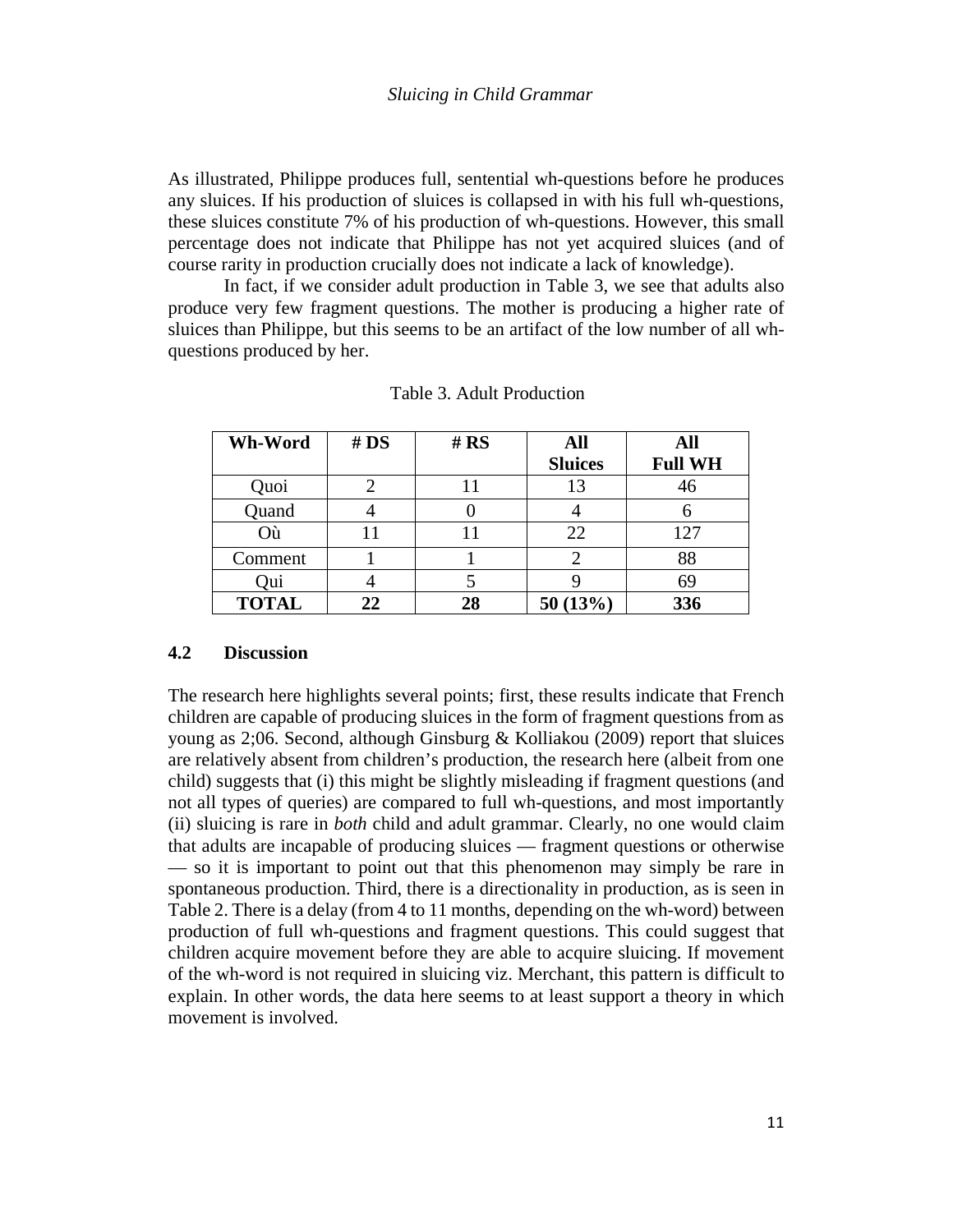However, there are important caveats that must be stressed. Although corpus-data can be illuminating, it does come with particular restrictions. The child in this corpus is not prompted in any way to produce sluices (of any kind); the sluices that are found are those that happened to be produced during the course of naturalistic conversations. Nothing could be controlled for, as opposed to elicited production experiments (see Lindenbergh et al. 2015). Another potential concern is that Philippe is exposed to more full wh-questions than fragment questions; this may be argued to influence these results. While this is of course a valid concern, there is at least some reason to doubt such an input-driven explanation; for instance, there are phenomena that children acquire early with very little input (e.g. fronting the right auxiliary in polar-questions, see Reali & Christiansen 2005). Nevertheless, this point is well taken, which is why experimental data is needed going forward.

### **5 Conclusions and Directions for Future Research**

In order to further explore if there is a trajectory in development, and if children are able to pick up on "invisible structure," experimental studies are critical. This will also allow us to go beyond fragment questions and address other types of sluices in child French. It must also be determined that children's production is in line with their comprehension. To this end, we plan to conduct elicitation and comprehension experiments in line with Lindenbergh et al. (2015); if the results obtained indicate that French children produce sluices when prompted, and understand sluices, this would provide support for the results here. If, on the other hand, we find that children struggle with sluices at an early age (viz. Wood 2009), this could indicate that early fragment questions are not analyzed as sluices (or perhaps should not be categorized as such) in child grammar. Regardless, the results of this corpus-based analysis offer insight into sluicing in spontaneous production in child language, and importantly function as a starting point off of which to build.

## **References**

- Aoun, Josef, Norbert Hornstein & Dominique Sportiche. 1981. Some aspects of wide scope quantification. *Journal of Linguistics* 18: 537-577.
- Chung, Sandra, William A. Ladusaw, & James McCloskey. 1995. Sluicing and logical form. *Natural Language Semantics* 3.
- Culicover, Peter & Ray Jackendoff. 2005. *Simpler Syntax*. Oxford: Oxford University Press.
- Crisma, Paola. 1992. On the acquisition of wh-questions in French. *Geneva Generative Papers* 1.2: 115-121.
- Foley, Claire, Zelmira Núñez del Prado, Isabella Barbier, & Barbara Lust. 2003.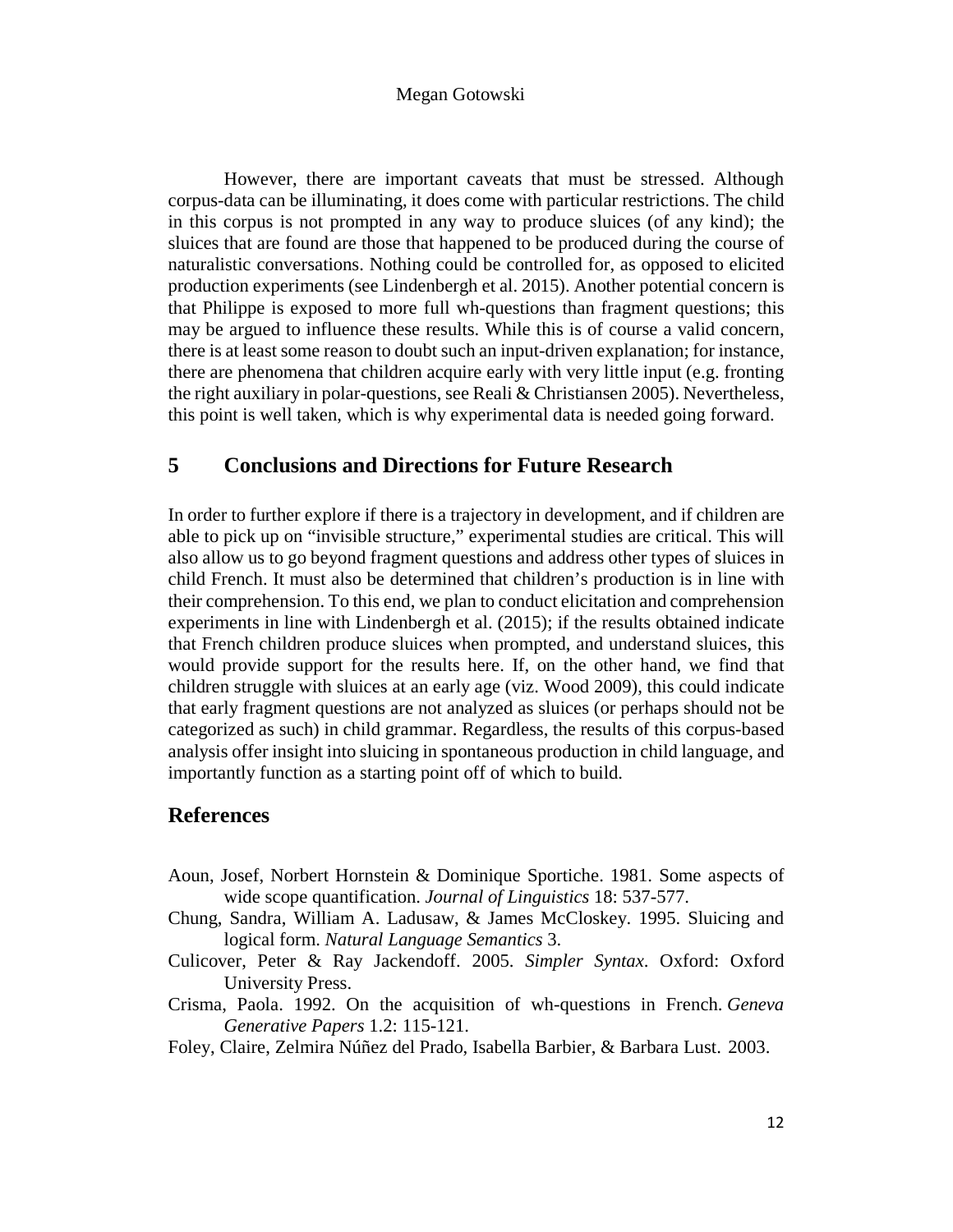Knowledge of variable binding in VP-ellipsis: Language acquisition research and theory converge. *Syntax* 6: 52–83.

- Ginzburg, Jonathan & Dimitra Kolliakou. 2009. Answers without questions: The emergence of fragments in child language. *Journal of Linguistics* 44.
- Goksun, Tilbe, Thomas Roeper, Kathy Hirsh-Pasek, & Roberta Golinkoff. 2007. From noun-phrase ellipsis to verb-phrase ellipsis: The acquisition path from context to abstract reconstruction. In *University of Massachusetts Occasional Working Papers in Linguistics* 38. Amherst, MA: GLSA.
- Kehler, Andrew. 2000. Coherence and the resolution of ellipsis. *Linguistics and Philosophy* 23: 533‐575.
- Lindenbergh, Charlotte, Angeliek van Hout, & Bart Hollebrandse. 2015. Extending ellipsis research: The acquisition of sluicing in Dutch. *Boston University Conference on Language Development Online Proceedings Supplement*. Somerville, MA: Cascadilla Press.
- MacWhinney, Brian. 2000. *The Childes Project: Tools for Analyzing Talk.*  3<sup>rd</sup> edition. Mahwah, NJ: Lawrence Erlbaum Associates.
- Maratsos, Michael. 1974. Preschool children's use of definite and indefinite articles. *Child Development* 45.
- Matsuo, Ayumi & Nigel Duffield. 2001. VP-Ellipsis and anaphora in child language acquisition. *Language Acquisition* 9: 301–327.
- Matsuo, Ayumi. 2007. Differing interpretations of empty categories in English and Japanese VP ellipsis Contexts. *Language Acquisition* 14.
- Merchant, Jason. 2001. *The Syntax of Silence: Sluicing, Islands and the Theory of Ellipsis*. Oxford: Oxford University Press.
- Merchant, Jason. 2003. *Sluicing*. SynCom Case 98. University of Chicago.
- Merchant, Jason. 2013. Voice and ellipsis. *Linguistic Inquiry* 44.1: 77-108.
- Merchant, Jason, Lyn Frazier, Charles Clifton Jr, & Thomas Weskott. 2013. Fragment answers to questions: A case of inaudible syntax. *Brevity*.
- Reali, Florencia & Morten H. Christiansen. 2005. Uncovering the richness of the stimulus: Structure dependence and indirect statistical evidence. *Cognitive Science* 29 (6): 1007-1028.
- Saab, Andrés. 2010. Silent interactions: Spanish TP-ellipsis and the theory of island repair. *Probus* 22 (1).
- Santos, Ana. 2009. *Minimal Answers. Ellipsis, syntax and discourse in the acquisition of European Portuguese*. Amsterdam: John Benjamins.
- Sugisaki, Koji. 2016. Sluicing and its identity conditions in the acquisition of Japanese. *Proceedings of the 40th Boston University Conference on Language Development (BUCLD)*. Somerville, MA: Cascadilla Press.
- Suppes, Patrick, R. Smith, R., & M. Leveillé. 1973. The French syntax of a child's noun phrases. *Archives de Psychologie* 42: 207–269.

Theakston, Anna L., Elena V. M. Lieven, Julian M. Pine, & Caroline F. Rowland.